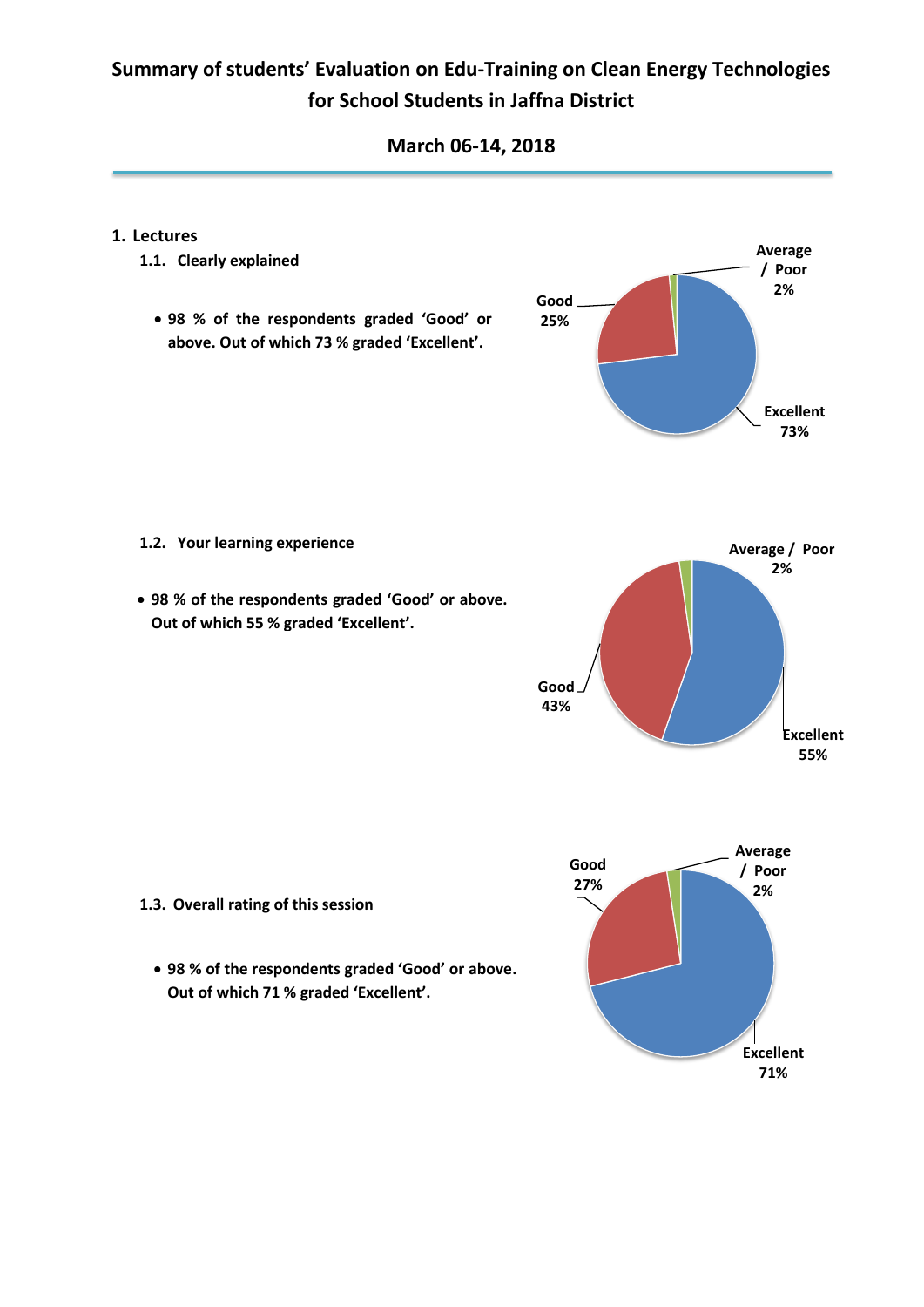### **March 06-14, 2018**

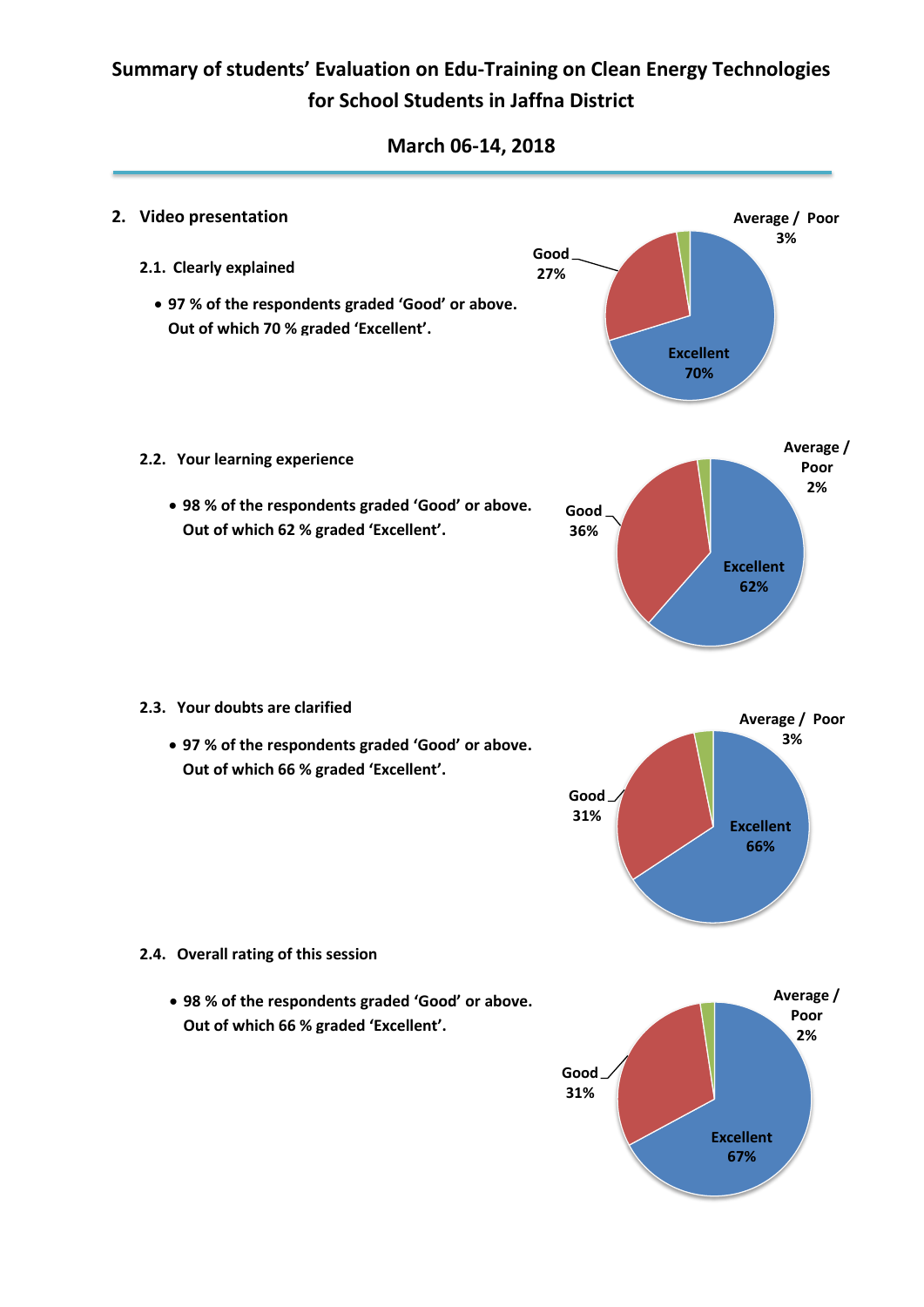### **March 06-14, 2018**

**Good**

- **3. Practical session**
	- **3.1. Demonstrators were clear**
		- **98 % of the respondents graded 'Good' or above. Out of which 86 % graded 'Excellent'.**



**Average /** 



- **3.2. Your learning experience** 
	- **98 % of the respondents graded 'Good' or above Out of which 74 % graded 'Excellent'.**

- **3.3. Your doubts are clarified** 
	- **96 % of the respondents graded 'Good' or above. Out of which 75 % graded 'Excellent'.**

- **3.4. Overall rating of this session**
	- **98 % of the respondents graded 'Good' or above. Out of which 79 % graded 'Excellent'.**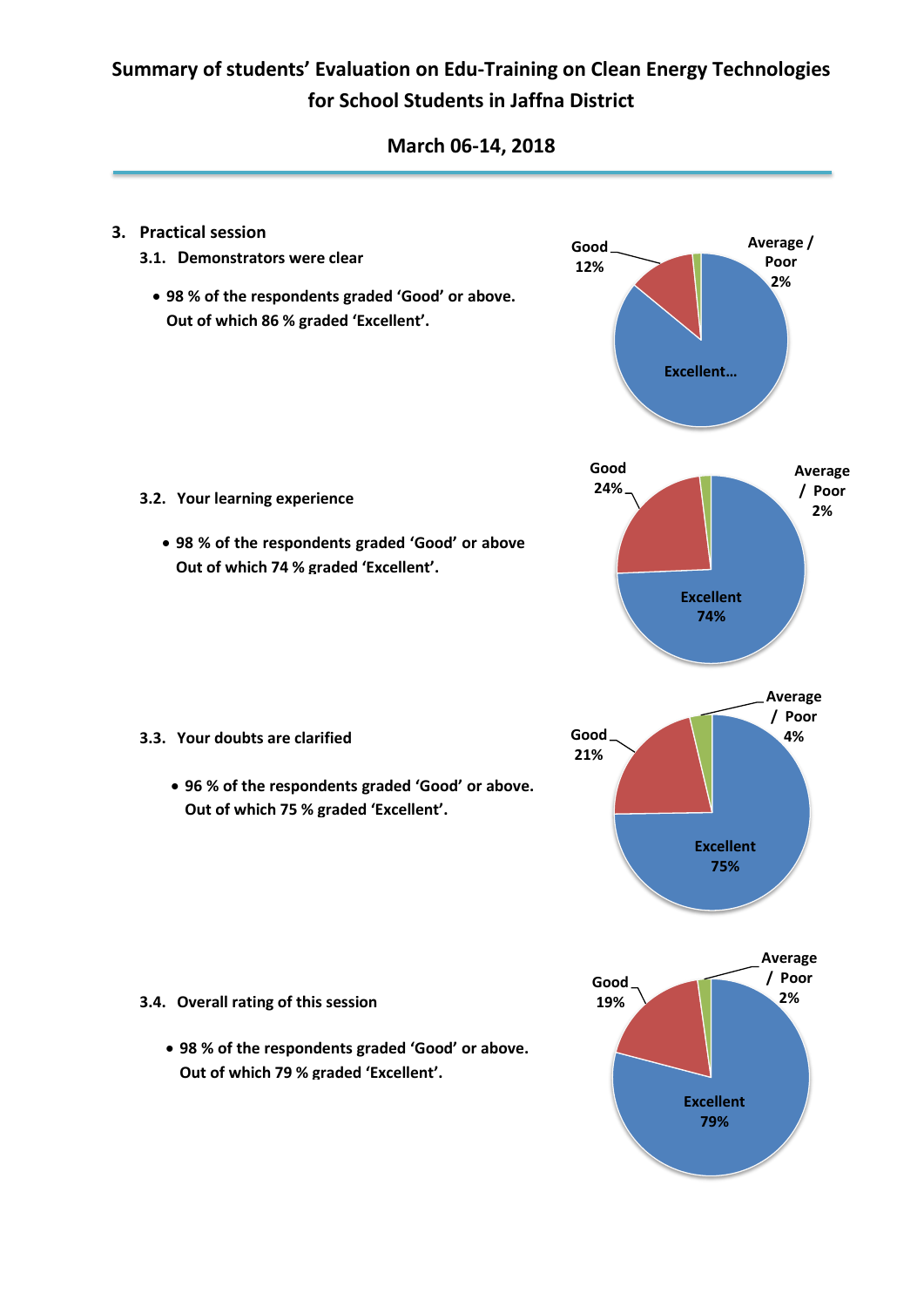### **March 06-14, 2018**



- **How could this programme be improved?**
	- Include more video clips.
	- Increase the duration of video and practical sessions.
	- It would be great, if the programme is made more interactive.
	- It would be great, if you use more tools to explain

#### **Any other comments or suggestions?**

- I got wide knowledge in clean energy sources through this programme.
- Good workshop. However, it would be great if more time is allocated for practical session.
- You should incorporate all students. Because the knowledge about clean energy is essential for everyone.
- Practical session was very useful.
- The sessions are very useful, especially to the technology stream students.
- No time was allocated for asking questions.
- Good. Thank you for arranging this workshop.
- Please arrange a tour to show the real applications of CETs.
- Video clips were not clear at the back.
- Sound system was not adequate.
- Lectures were very clear and understandable
- It would be great, if the workshop is arranged at each school and the number of participants is less.
- Time allocated for each session is not enough.